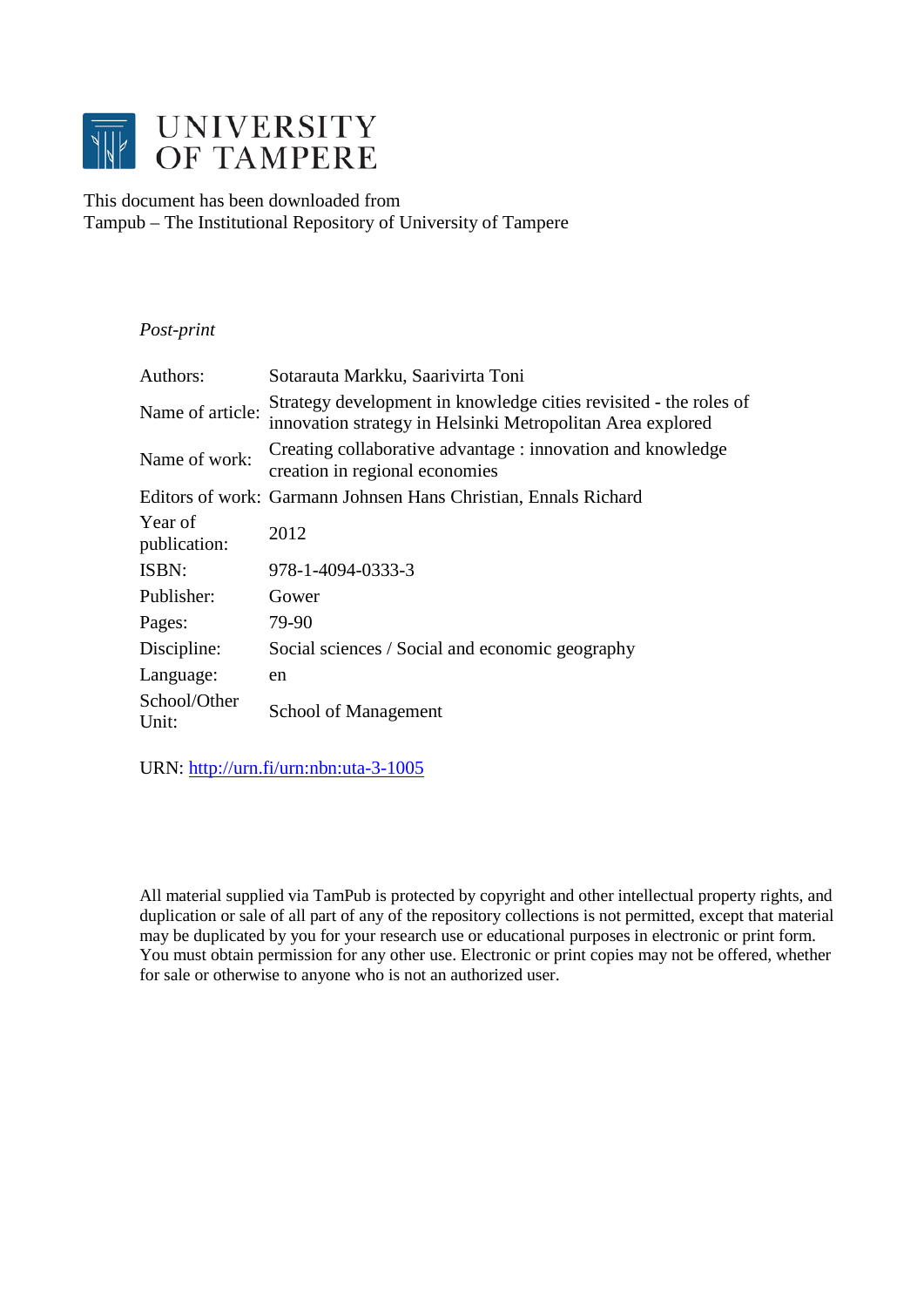Authors' copy. The original Chapter has been published by Gower. For citation, please use the original.

Sotarauta, M. and Saarivirta, T. (2012) Strategy development in knowledge cities revisited - the roles of innovation strategy in Helsinki Metropolitan Area explored. In Garmann Johnsen, H.C. & Ennals, R. (eds.) *Creating collaborative advantage: Innovation and knowledge creation in regional economies*. Gower, pp. 79-90.

Markku Sotarauta & Toni Saarivirta

## **Strategy Development in Knowledge Cities Revisited**<sup>1</sup>

The Roles of Innovation Strategy in Helsinki Metropolitan Area Explored

#### **Introduction**

 $\overline{a}$ 

This chapter provides answers to such questions as 'What kind of approach to strategy development might serve both collaboration and knowledge city development well?' and therefore also the question of 'How could development efforts be directed by strategy development?' The point of departure here is that the globalizing economy and the rapid technological progress, among other things, have challenged us to find not only new policies and innovations, but also new ways to organize policy making and to lead innovation processes. The challenge of mobilizing actors and resources from different walks of life and the need to pool their knowledge and competences in the search for a knowledge city is formidable. In the 1990s strategic planning became one of the new tools for these efforts in Finland.

The deep economic recession of the early 1990s, membership of the European Union, advancing globalization and a stronger emphasis on knowledge and innovation, among other things, changed the context of Finnish policy making almost overnight. Suddenly there was a new demand for fresh strategies in the context of city development too. Indeed, Finland became inundated with strategic development programmes focusing on, one way or another, learning, innovation and knowledge. Strategic planning, however, has not turned out to be such a producer of success as the handbooks and consultants indicated at that time. At times it has been difficult to shape that very own, unique competitive advantage, strategies have been more selfevident than thought provoking, existing and incipient patterns have been recognized to be legitimized with the help of strategic planning and sometimes all the unfinished business is compiled into strategy papers and future-oriented strategies have been

<sup>&</sup>lt;sup>1</sup> This chapter is based on two working papers (Sotarauta, 2004; Saarivirta & Sotarauta, 2009).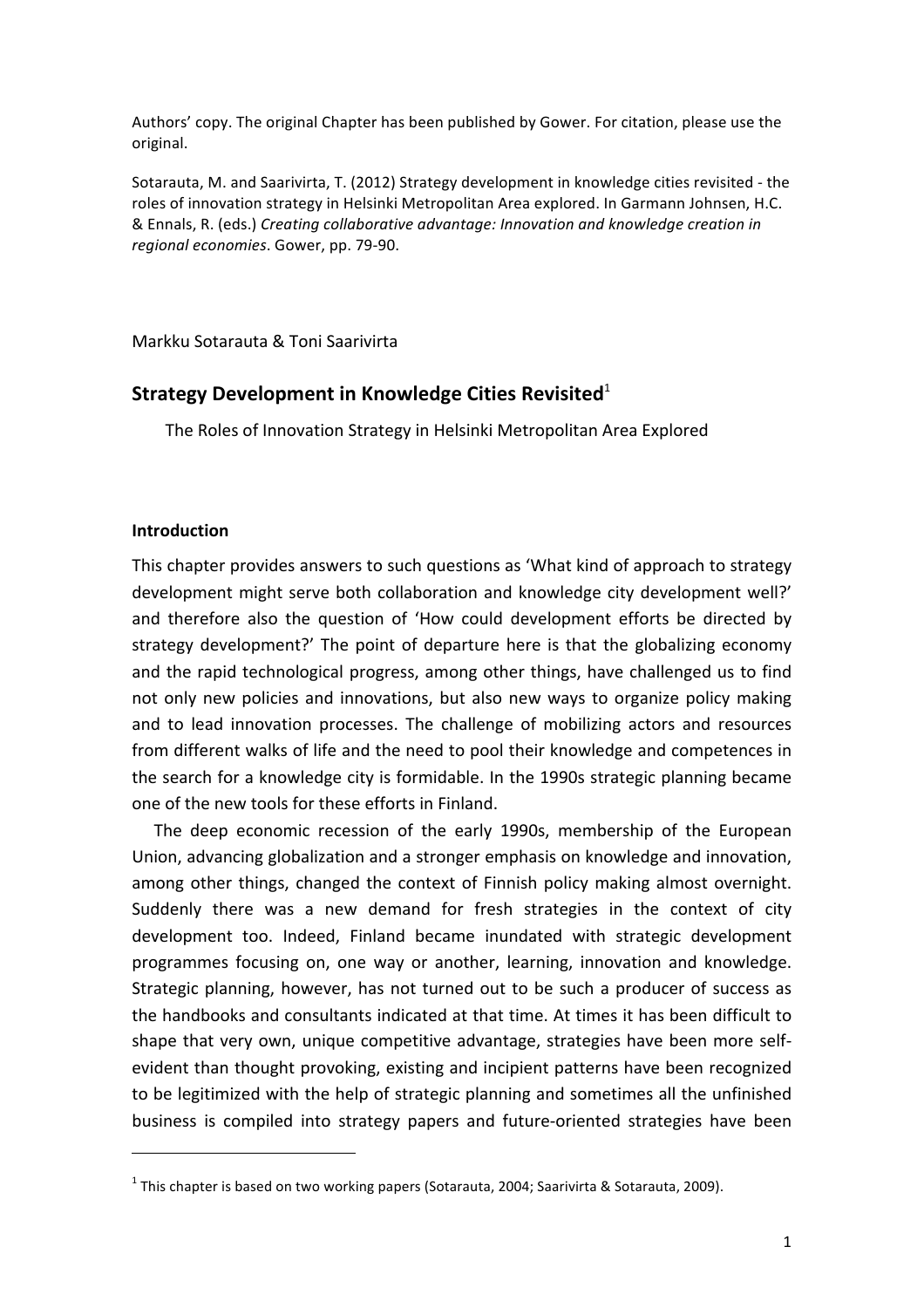implemented in a year. Simplistically put, in many strategies it has been decided 'to support all that is nice and beautiful and to avoid all that is nasty' and therefore with goodwill almost all activity can be interpreted in retrospect as a supporting strategy.

The brief account of the fallacies of strategic planning given above is pessimistic, even cynical, but above all it is one-sided and narrow, and partly wrong. Strategic planning has not produced only failure. Most importantly, the question behind these views is wrongly posed. This chapter is based on an assumption that we should not approach strategy development as a planning procedure. Instead, we should ask what the place of strategy is in city development efforts, and what kind of roles does it play in the multi-agent, multi-value and multi-vision world of city development? What role does it play in the creation of collaborative advantage? In this chapter, the aim is not to outline a comprehensive picture of strategy development in knowledge city development, which is beyond the scope of this effort. Instead, the chapter first outlines very briefly the policy playground, i.e. the basic features of the current policy wisdom and thinking behind knowledge city development; second, it discusses the basic tenets of classical strategy and its shortcomings; third, strategy development is discussed from processual and communicative point of views; and last, the many roles of strategy development are summarized. These issues are discussed below using both theoretical insights and an Internet survey carried out among the participants of the Helsinki Metropolitan Area (HMA) innovation strategy process as well as those key actors who did not participate. The survey<sup>2</sup> was to solicit information about the perceived uses and benefits of the strategic plan and the strategy process (see for more detail Saarivirta & Sotarauta, 2009).

Throughout the chapter the HMA is used as a case to illustrate the roles of strategic planning in the effort to make the HMA a world leading knowledge city. Helsinki Metropolitan Area is a relatively complex and versatile metropolitan region that has a fragmented innovation system. Being the only metropolitan area in Finland with its 1,370,000 population (2009) and having a very strong institutional and organizational basis for a knowledge-based economy, the Helsinki Metropolitan Area dominates the Finnish innovation scene in many ways. The number of employees working in R&D is the highest in Finland and the educational level of the employees is similarly among the highest in the country. Knowledge generation and application and the higher education sector are very important to the economic development of the HMA. There are nine universities, six polytechnics, several research centres as well as dominant Finnish firms.

 $\overline{a}$ 

<sup>&</sup>lt;sup>2</sup> There are 111 respondents altogether, of which 86 are men and 25 women. The majority (69%) belong to the top management of their organizations and 17.4% to the middle management. The rest of the respondents are either engaged with operative and/or project work (3.7%). Most of the respondents work for various private organizations (44.5%) and local government (33.6%). The rest come from various state agencies (10.9%), universities (6.4%) and polytechnics (4.5%). Most of the respondents had participated in strategy making (65.8%).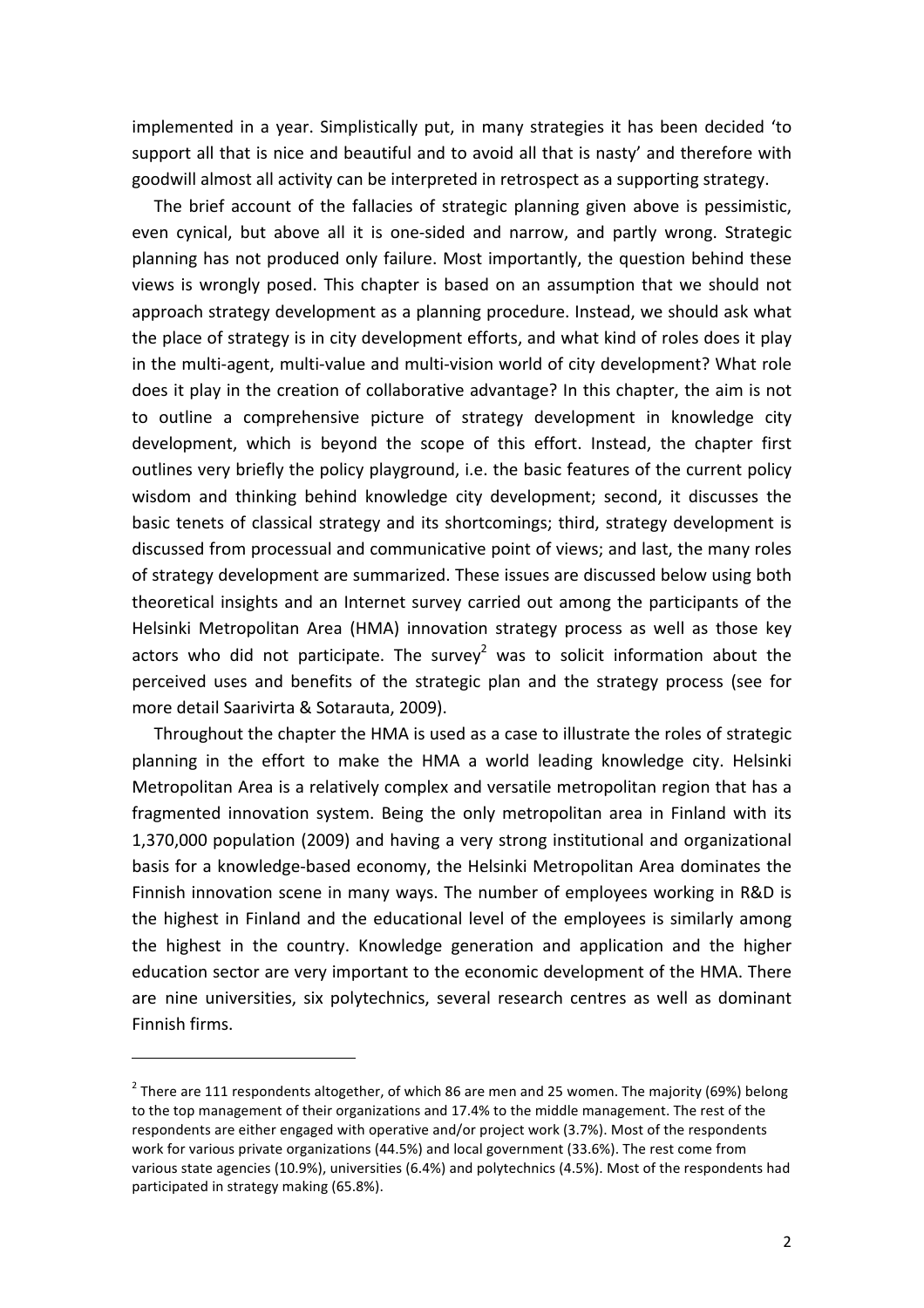#### The context – contemporary policy wisdom and Helsinki's experience

During the last decade or two the focus of development efforts in city regions has, broadly speaking, focused on the improvement of competitiveness. Competitiveness aligns itself with such concepts as, for example, innovation systems, clusters and creativity, all praised for their fresh approach as well as criticized for their fuzziness in the academic spheres but enthusiastically embraced by policy communities in many parts of the globe. To cut a long story short, in many city regions strategies aimed at fostering competitiveness have puzzled over the question of how to adapt to a changing environment, not like driftwood in a stream but with purpose. Therefore, the idea of competitiveness has implied, or at least should imply, the identification of fundamental determinants of place prosperity, i.e. the basis for sustainable growth in modern economies (Turok, 2004). The aim of contemporary development policies is often to cultivate some specific differentiated and locally rooted but extra-regionally connected knowledge pools and to foster links between academia, industry and the public sector, i.e. to construct knowledge-based local advantage (Asheim et al, 2006). A knowledge city may be seen as a place where the local milieu enables the intensive, continuous, diverse and complex creation and exploitation of new knowledge (see for more e.g. Carrillo, 2006; Cooke, 2002).

In its efforts to boost competitiveness a city region needs to be able to pool the resources, competencies and networks of a multiplicity of actors and hence, in the end, the question may be more about collaborative advantage than straightforwardly about the construction of knowledge-based regional advantage. Of course, these two are in many ways interlinked. All in all, fairly often it is very difficult to exploit the existing resources and competencies and/or to create new ones without functioning collaboration between key actors.

In Finland knowledge-based development is widely believed in. At all levels of policy universities and other institutions of higher education are believed to be the drivers of national as well as local development, Centre of Expertise Programmes have become very popular as development tools and new technology and science-oriented development programmes have been designed and a new national innovation strategy formulated. In addition to a strong belief in technology and innovation, Finnish policy makers have strongly adopted the idea of fostering collaboration. Indeed, in the 1990s 'network' became the magic word for development activities, a symbol of fruitful cooperation and one of the leading principles of development activities.

Strangely enough, the Helsinki Metropolitan Area remained for a long time fairly passive in various local efforts to boost competitiveness and increase innovation capacity, while many of the other Finnish city regions, more or less consciously, had aimed to achieve exactly the same since the early 1980s. In a way, the key actors of the HMA awakened only in the later part of the 1990s to realize that even in Helsinki, which has a dominant position in Finland, there is a need for comprehensive and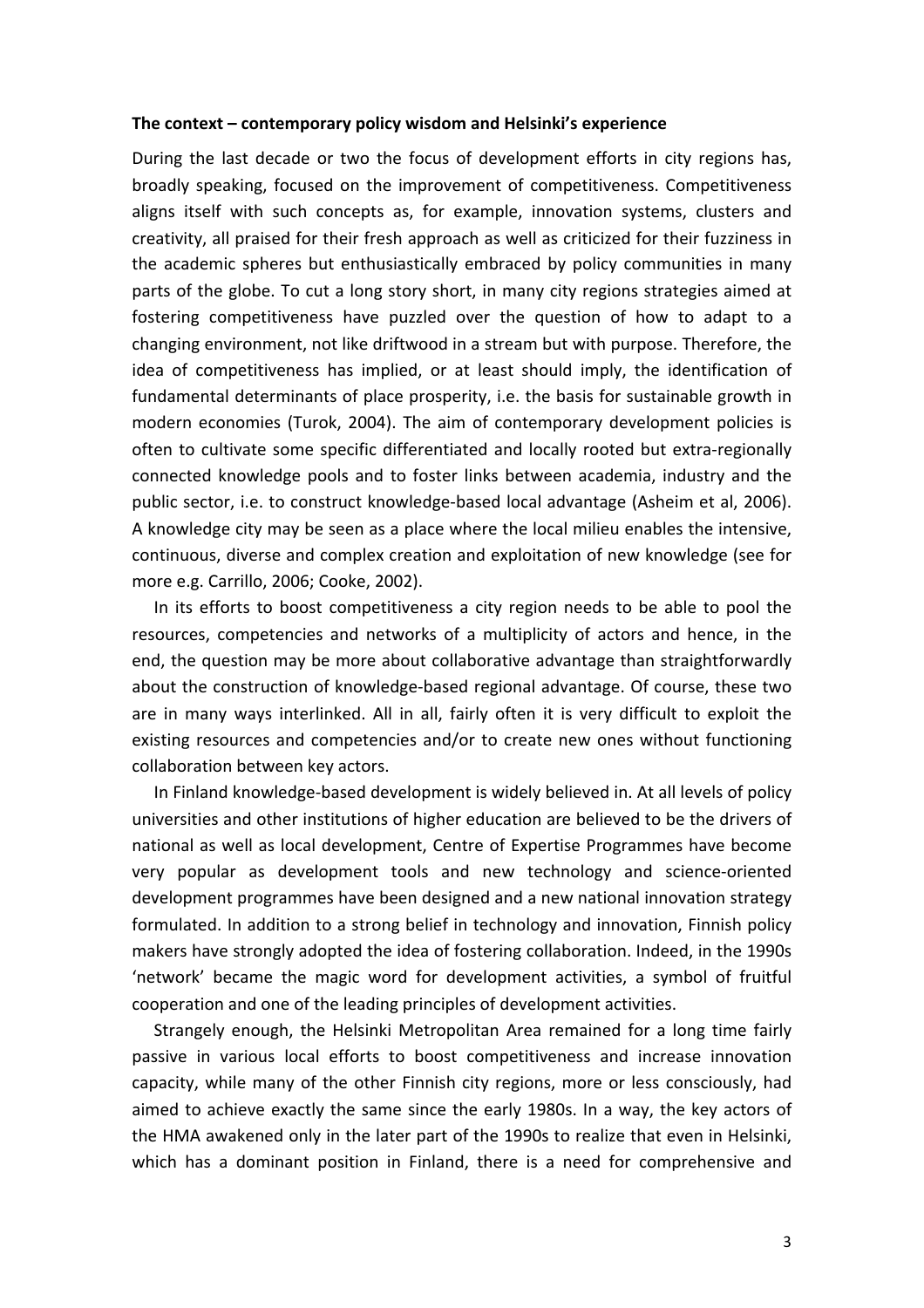collaborative local economic development policies. It is a demanding realization. One might argue that prior to awakening the key policy actors of the HMA mixed the existence of nationally important knowledge creating and exploiting organizations with a strong local innovation policy. Many of the key organizations were managing fine on their own (e.g. Nokia, universities, polytechnics, etc.) but to do well in the fierce global competition, as it was argued and believed, the HMA needed an innovation strategy. The idea was initiated in a so-called Helsinki Club II that was summoned by the Mayor of the City of Helsinki. All the relevant stakeholders participated in the strategy making (altogether 115 participants, see Innovation Strategy, 2006).

### The very basics of strategy and strategic awareness

In spite of the huge amount of literature on strategy, there is no single, universally accepted definition of the word. Different authors, planners and managers use it differently. Neither is there a single standard approach to strategic thinking, planning or management (Mintzberg, 2000), even if classical strategic planning dominates many spheres of policy making.

Henry Mintzberg provides a very basic and widely used distinction between intended strategies and realized strategies. According to Mintzberg (2000, pp. 24-25), it is also possible to distinguish deliberate strategies, where intentions that existed previously are realized, from emergent strategies, where patterns are developed in the absence of intentions, or despite them. Thus, strategies may go unrealized, while patterns may appear without precondition. Based on these notions, it is possible to propose that in the Helsinki Metropolitan Area there have been strong emergent local development strategies but collective intended strategies, not to mention deliberate strategies that were poorly developed before the recent efforts. Of course, for a local innovation strategy to become truly deliberate would seem to be unlikely. Precise collective intentions would have had to be stated in advance by some kind of centre of wider networks and then these would have had to be accepted by everyone else, and then realized with no interference from market, technological or political forces. Naturally, as Mintzberg (1992, pp. 12-14) maintains, a truly emergent strategy is also unlikely. It would require consistency in action without any hint of intention. In local innovation strategy the question is about the interplay between intention and emergence. 

Strategic thinking is here defined as an ability to think on an abstract level, to move freely from imaginary issues to real ones and vice versa; it is an ability to combine intuition with analytical thinking. It should be seen as an ability to see through things: to perceive them as they really are. A true strategist has the ability to anticipate events, plan for them and attempt to control them by linking operative actions to the longrange view through strategic awareness. The true nature of strategic thinking is not that of a set of procedures to be carried out to obtain the desired results: it is more open in its scope. Strategic thinking is an individual attitude and ability, a way of seeing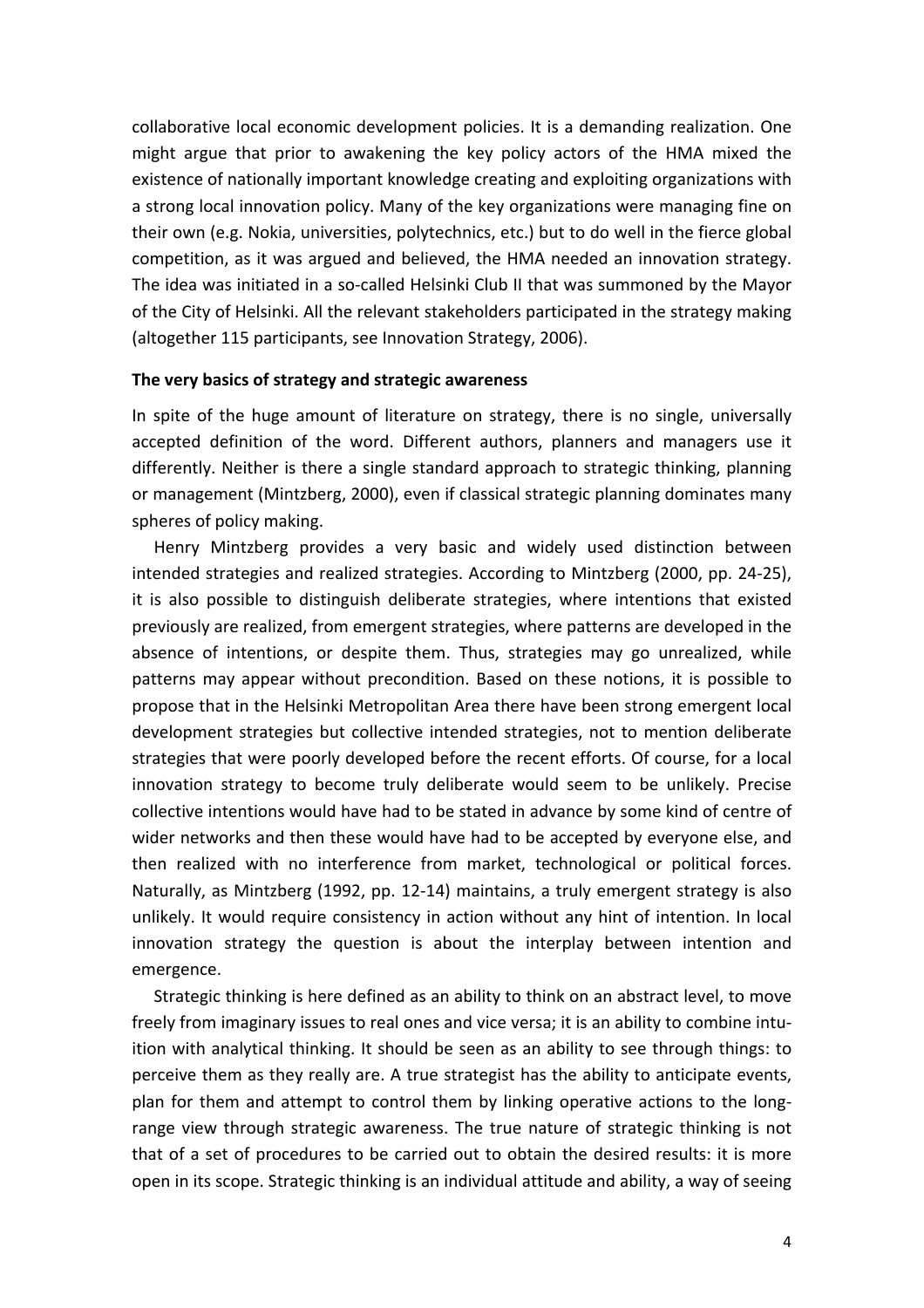reality and its subjective, constantly changing and complex nature. A strategically thinking individual is on the one hand creating his/her cognitive map, and on the other hand transforming this into consistent and persistent action. In essence it is about making sense of a complex flow of events. These insights suggest that strategy development ought to play a role in the construction of both individual and collective strategic awareness.

Awareness presupposes that an actor knows and recognizes his/her own roles in the respective context. For the development of awareness it is necessary for an actor to have the ability to monitor and interpret events and to make sense of them. Additionally, awareness expands to being strategic when an actor has the ability to find the strategic issues essential to development from the long-term perspective. The assumption then is that as strategic awareness grows so also does the probability that policy makers and other stakeholders will act in keeping with the intended strategies and therefore that strategic plans may turn out to be pragmatic action intended strategies, not so much on paper but in the collective awareness of the key actors. The gap between the intentions and the realization of strategies may become narrower due to increased awareness. The proposition here is that the collective strategic planning provides both individuals and collectives with an organized forum to create and maintain strategic awareness.

In the case of the HMA innovation strategy, 64.5% of the respondents perceive that participating in the strategy making increased either very significantly or significantly their awareness of the importance of local innovation systems, their main features and the participants' own roles in the development of the HMA innovation system. In addition, 71.9% perceive that the strategy process enhanced their understanding of the position of the Helsinki Metropolitan Area in the global competition between cities. Additionally, 50.5% of them claim to understand better now than earlier the links between global developments, a knowledge-based economy and the local efforts to boost innovativeness. Based on the Helsinki experience it is possible to conclude that the making of an innovation strategy significantly increases the strategic awareness of those who participate. Therefore, it is also possible to conclude that strategic planning is a collective and organized mode of strategic thinking and a way to construct collaborative advantage. Strategic planning is a collective way of making sense of a complex flow of events.

### The basic tenets of the classical approach and strategic intentions of the HMA

Whittington maintains that the classical approach is rooted in the idea of rational planning and its methods. For classicists, strategy is an essential part of shaping the future. The classical approach considers the possibility of having a monolithic goal of some kind as a natural outcome of strategic planning. Classical theorists see strategy essentially as intentional and deliberate (Whittington 2001, pp. 11-15.) The approach used in the Finnish local and regional development policies is quite often based on the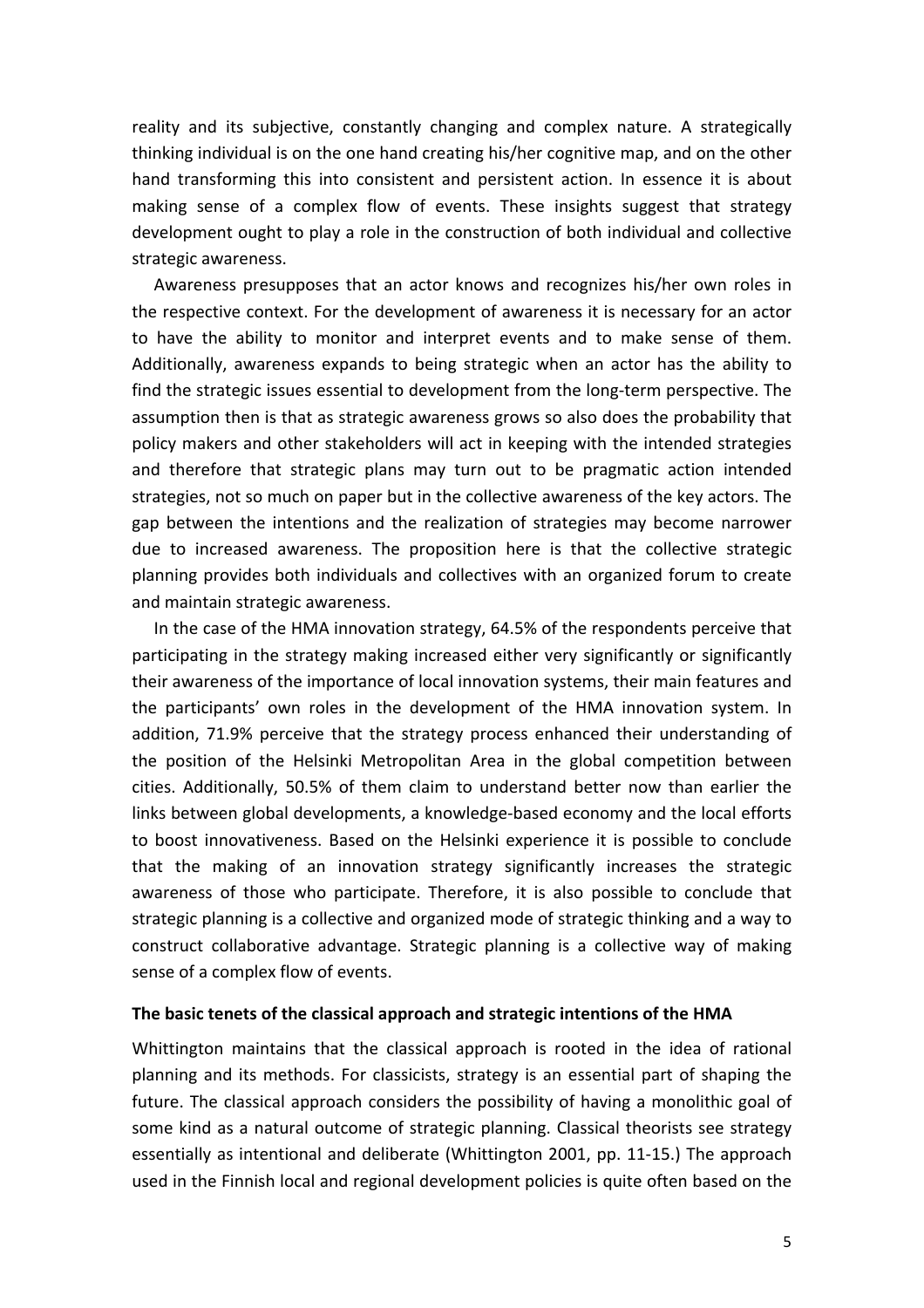classical approach. When strategic planning started to attract Finnish policy makers, the methods of the classical approach provided them with an appealing ordered and clean view of strategy making. It was dissimilar enough but still similar enough to previous rational models to attract their attention.

The five basic premises of the classical school identified by Mintzberg (2000, pp. 37-40) are used here to simplify the discussion on classical strategy. First, according to the classical school, strategy formation is a controlled conscious process and therefore the action does not receive as much attention from the classicists as the reason; according to them, action follows once the strategies have been formulated. The belief is that strategies come out of the design process fully developed, and they should be made explicit and articulated. Second, when the unique and explicit strategies are formulated, they must be implemented (Mintzberg 2000, pp. 37-40.) Local and regional development discourse and practice is more often than not in line with these assumptions. In the rhetorics of city development, strategy usually refers to a consciously developed outcome that is presented in written form in a 'city development plan/programme' or in a 'local development strategy' and implementation is seen as a distinct phase in the strategy process.

The third assumption, according to Minzberg (2000, p. 37), is that the responsibility for the process must rest with the chief executive officer or a coalition of some kind: that actor is the strategist. This premise reflects both the individualism and the military notion of the solitary general at the top of the hierarchy. Strategies in this sense are strategic orders for the organization to carry out. In the collaborative settings of local and regional development this assumption is not viable. In fairly complex governance settings and many policy networks working on city development it is not usually possible to identify 'The Leader', and usually in Finland it is not possible to identify 'The Organisation' either, which might alone have a leading role. It is rather aimed to create some kind of collective, coalition and/or policy network to take responsibility for city development and therefore if in a corporate world strategy can be seen as generallevel 'orders' to the organization, in local and regional development strategy it can been seen as one of the tools used to pursue the development of some kind of collective inter-organizational development effort. The fourth assumption states that the model of strategy formation must be kept simple and informal and the fifth one argues that strategies should be unique: the best ones result from a process of creative design and are built on core competencies (Minzberg, 2000: pp. 37-39).

There are no data available to assess how well the HMA innovation strategy has been realized but what is obvious is that the strategy and the vision presented in it are hardly unique constellations; many of the strategies in different city regions across Europe resemble it and each other.

The vision for Helsinki Region: The Helsinki Metropolitan Area is a dynamic world-class centre for business and innovation. Its high-quality services, arts and science, creativity and adaptability promote the prosperity of its citizens and bring benefits to all of Finland.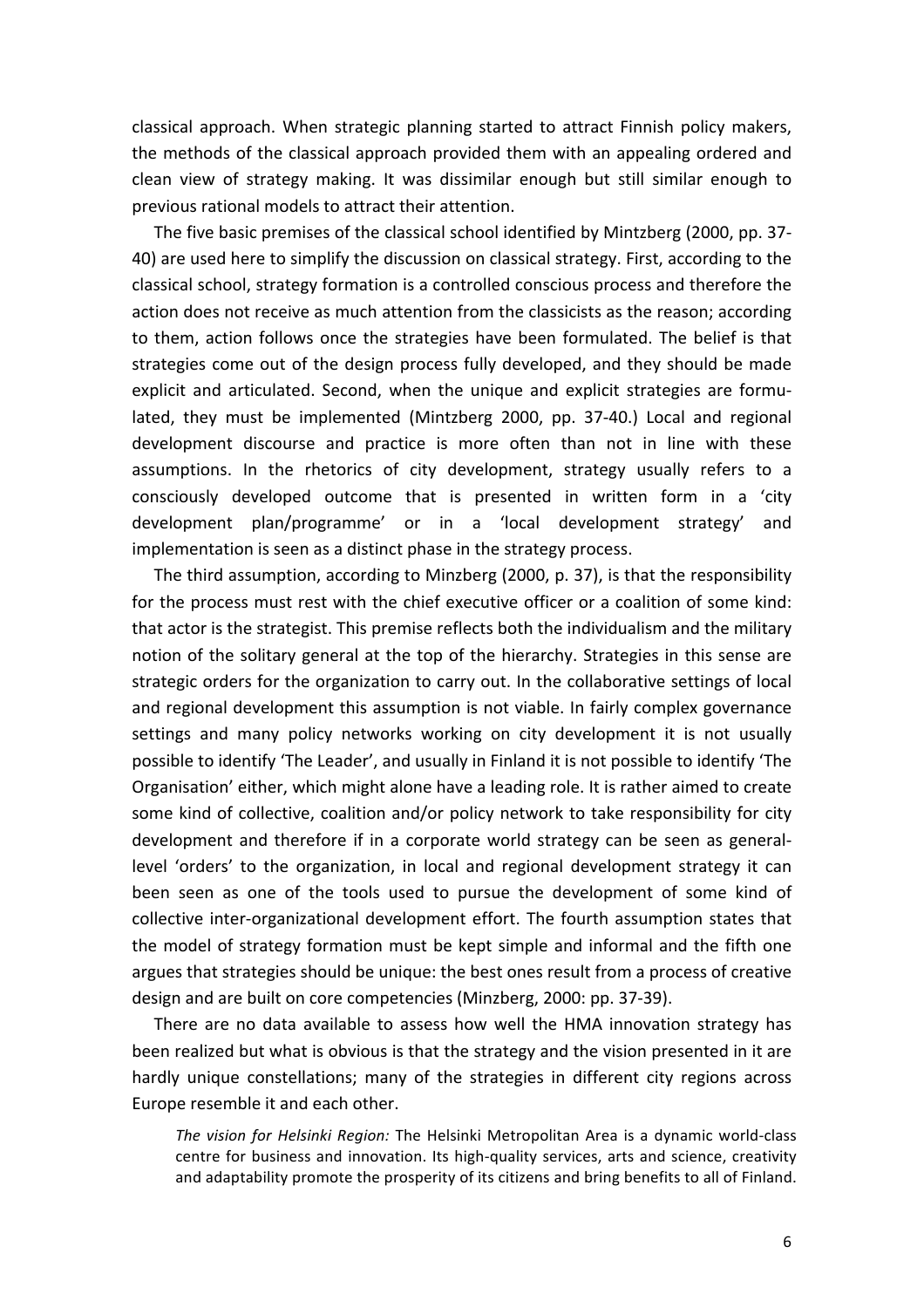The Metropolitan Area is being developed as a unified region close to nature where it is good to live, learn, work and do business. (Innovation Strategy 2006, p. 5)

The HMA innovation strategy aims to be a classical strategic plan outlining the HMA position, the required development trajectories and the main actions. It contains bold ambitions as well as concrete measures. To give a flavour of the collective endeavour the four pillars identified in the strategy document provide us with a generic overview. The strategic pillars are: I) improving the international appeal of research and expertise; II) reinforcing knowledge-based clusters and creating common development platforms; III) reform and innovations in public services; IV) support for innovative activities (Innovation Strategy, 2006). The four pillars are supported by twenty-six fairly concrete action proposals.

In the Internet survey it was asked whether the HMA innovation strategy creates a 'shared will and vision' among the key stakeholders. If strategy making had clearly affected the emergence of collective strategic awareness, it has not led to shared will yet. Only every fifth respondent (20.7%) sees that a shared will has emerged due to strategy work while 41.9% do not notice such a development at all. At the same time, a majority (63.9%) perceive that there is now a better-established shared vision among the key players. Additionally, 74.9% of the respondents believe that the most important targets of development efforts have now been identified, 69.8% of them see that concrete measures to be taken were identified and 62.3% see that the strategy development launched new collective development processes. Interestingly, the survey results suggests that strategy making has increased strategic awareness, enabled the emergence of a shared vision and answered the question of what needs to be done next; all this has not led to a shared will or a wider commitment to strategic intentions. 

# The black hole of classical strategy and a step towards a processual and **communicative approach**

As stated already, the use of classical strategic planning in local development policy making has not been free of problems. At this stage, it is not possible to assess whether there is a danger of the HMA innovation strategy process fading away and disappearing into the black hole of classical strategy. More often than not policy makers have too strong a faith in (classical) strategic planning, which does not fit as such into the multi-everything world of local and regional development. Therefore, there is always a danger of falling into the classical strategic planning trap (Sotarauta, 1997) that is based on too well-established a belief that a) planning and implementation can be separated; b) the quality of strategic analyses guarantees the quality of the intended strategy; c) the quality of the intended strategy's contents guarantees its implementation;  $d$ ) it is possible to have various organizations already fully committed to the local strategies in the planning phase; and d) it is possible to distinguish on the one hand the strategic level that is responsible for the formulation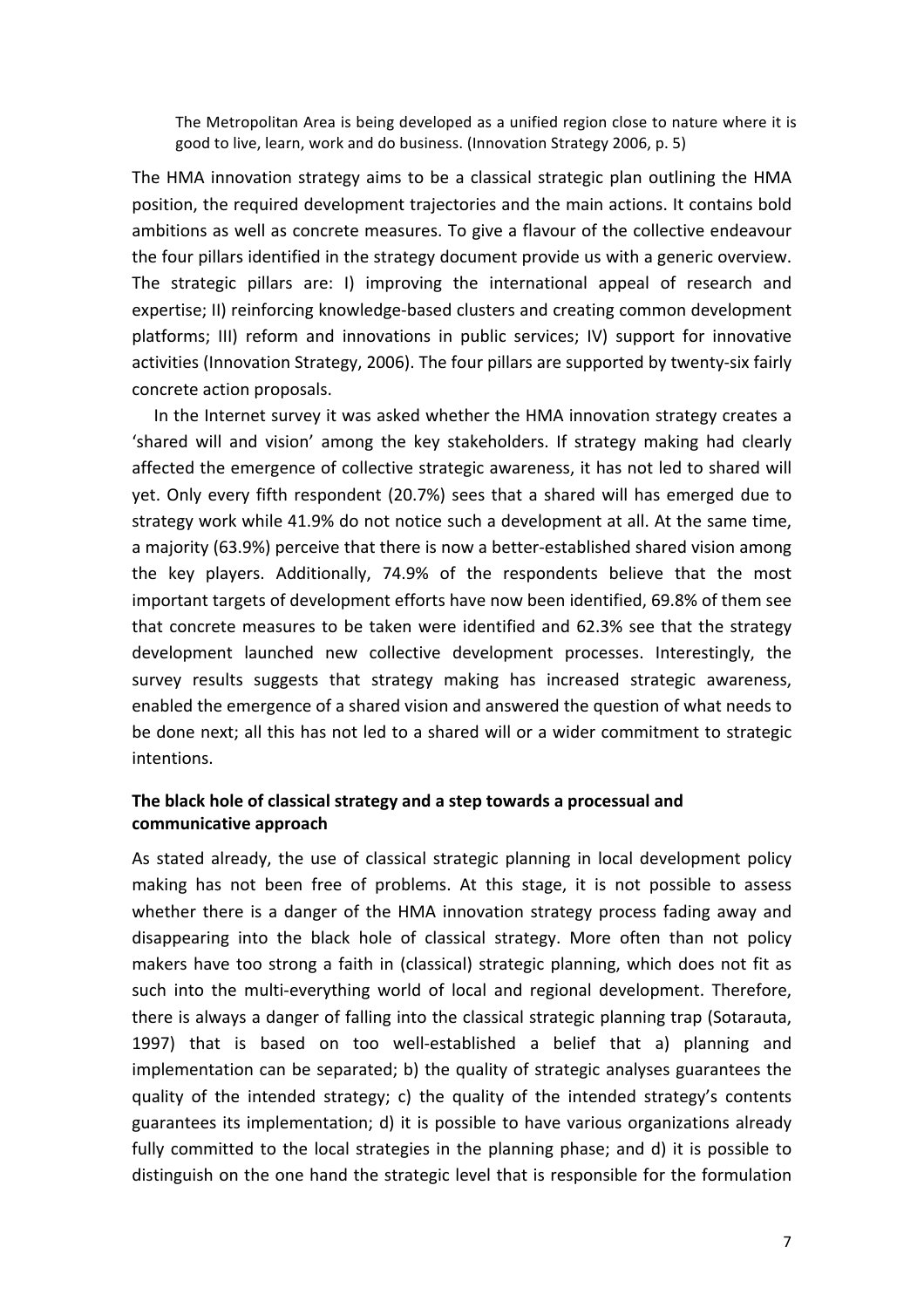of local strategies, and on the other hand the operative level, which is responsible for implementation. The question is not about a trap de facto, but rather about not entrusting the planning for the future to classical strategic planning methods only. because if they are overemphasized the quality of the everyday process is easily neglected, i.e. the preconditions for learning, communication, collaboration, etc.



Figure 1. Simplified illustration of the black hole of classical strategy development

The black hole is caused by the fact that there are many objectives and endeavours in the local economic development policy world, not to mention the entire urban ensemble. Even the question 'What is development?' may prove hard to answer. Moreover, such questions as 'What are we aiming at?', 'How are we acting together?' and 'How are resources to be channelled?' may be very difficult to answer as each of the various organizations contemplates development from its own perspective. Even though city governments play an important role in city development, they are in no position to direct or control the strategies of enterprises, organizations, families, etc. The management of the urban regions cannot be described as 'top-down' or 'direct and control' models, nor is strategic management able to define and implement easily 'objectives to serve the common good' (Healey et al, 1995.) Often strategy preferences emerge from dynamic processes and are thus also dependent on the logic of the situation and political judgement regarding what is feasible and what is not. There is a clear tendency in local strategies to seek a shared vision based on shared objectives and on which the different actors are believed to take their stand.

But is it possible to guide the activities of several organizations through collective strategies? In order to gain control over development or change in a given city region it would be necessary for all the actors to be of one mind with regard to issues and strategies and their solutions. Furthermore, they would need to implement local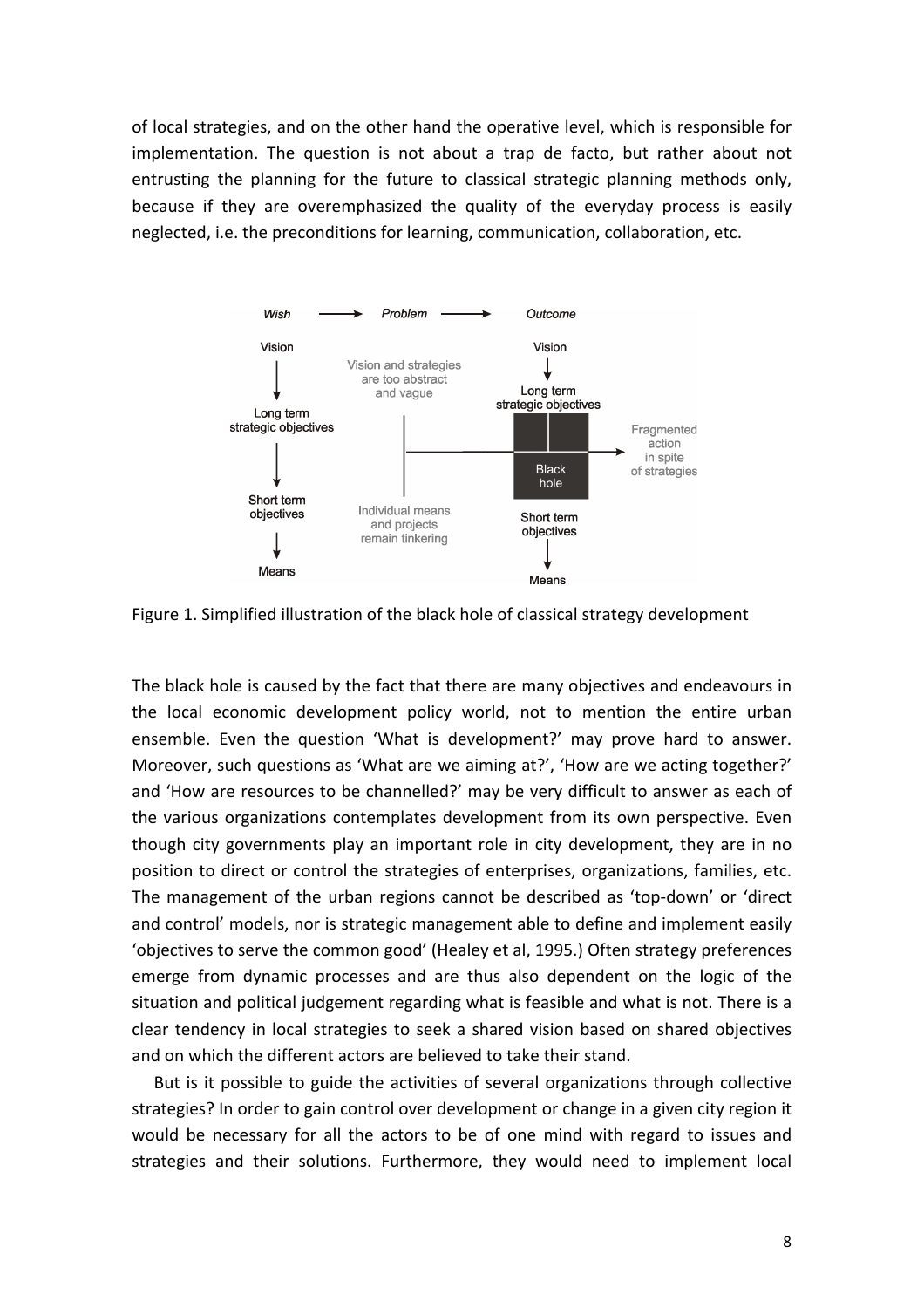strategies by their own actions. Efforts have been made to unify the actions of different actors with the help of local strategies, i.e. it is hoped that local strategies will guide a maximum number of local actors either directly or indirectly. The basic idea of collective local strategies is very tempting. It would make things more manageable. In the best case the creation of local strategies can provide a good forum for making the goals and measures of different organizations more parallel, but in the worst case there is the danger that strategies will not progress beyond being papers among a host of other papers. The assumption that collaboration could be achieved within city strategies is hard to implement, but if we accept that organizations and individuals are selfish and always approach local development from their own point of view, we could make an assumption that true collaboration is achievable between strategies.

When collaboration is achieved between strategies cognitive diversity is accepted as well as the options for cooperation and conflicts arising from it. If collaboration is achieved between strategies the search for theoretical bases for strategic planning and concrete forms of it is pursued in the direction of the processual and communicative features of strategy too. The point of departure therefore is that the promotion of knowledge city development is by nature more political than technocratic. If a definition of local strategy is sought on this basis, it may be defined as a communicative process, in which the different aims and strategies of many actors are made visible and reconciled, various interests are balanced and touching points and concrete means between many objectives are constantly sought and coordinated. During a continuous process, various goals and strategies of individual organizations are made as parallel as possible by communication and negotiation. Here the mission of the formulation of local strategies is not to guide different actors directly, but to be itself the arena for discussions, battles and quarrels (Healey, 1992).

The notion of collaboration occuring between strategies and the above definition suggest that we should not only ask whether the planning procedure created a unique strategy with a compelling vision but also whether the strategy process enhanced collaboration and communication. In the Helsinki case, the question of whether the strategy process has created new collaboration patterns in a 'triple helix' constellation differs along many dimensions. To cut a long story short again, the overall picture of the strategy's role in boosting collaboration is as follows (the statement in the survey and the share of respondents agreeing with it are presented):

- The strategy process was a good forum for discussions and collective contemplation (91.7% agree with the statement).
- The strategy process increased understanding about the other organizations and thus created soil for future collaboration (89.8% agree).
- The strategy process enabled people to get rid of daily routines and have time for collective future-oriented contemplations (81.7% agree).
- The strategy process has strengthened personal-level networks (69.1% agree).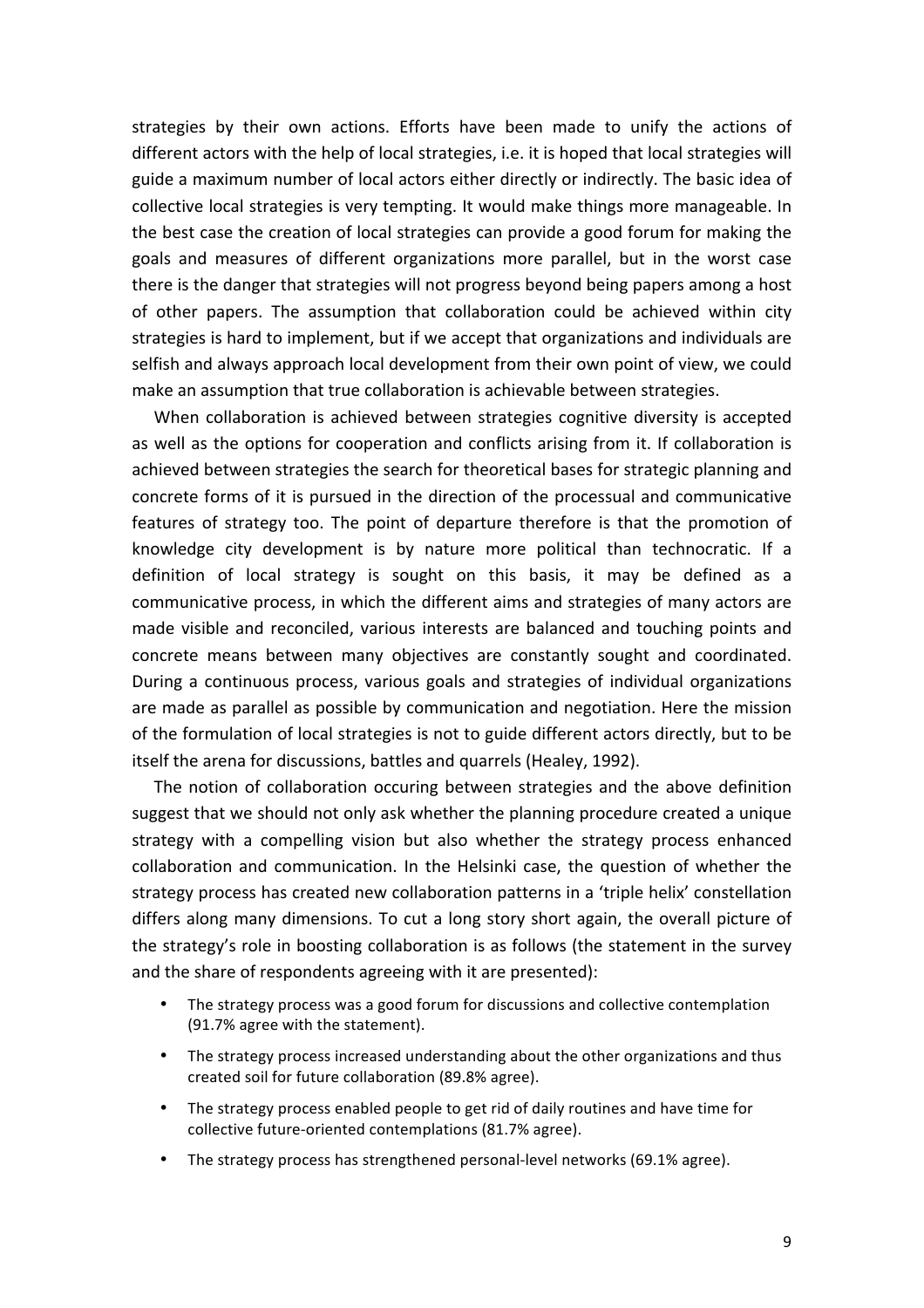- The strategy process fostered collaboration between universities and firms (62%) agree).
- The strategy process fostered collaboration between universities and municipalities (60.6% agree).
- The strategy process fostered collaboration between universities (58.8% agree).
- The strategy process fostered collaboration between firms (57.4% agree).
- The strategy process fostered collaboration between firms and municipalities (57.0%) agree).
- The strategy process fostered collaboration between universities and state agencies (50.5% agree).

Strategy development is a means to foster collaboration but it is also a means of communication, that is, messages from one group of actors to another. Of the respondents, 89.8% perceive that the innovation strategy enabled the HMA to construct a shared message about the area and its future potential as well as to transmit it forward, and 69.1% think that the innovation strategy is also a useful tool for sharpening the place's marketing efforts. In spite of these positive views only half of the respondents think that the key message of the strategy has been disseminated widely in the area or beyond. In all events, it is possible to conclude that the innovation strategy process has served the creation of a core message to be marketed fairly well. Outward-orientated message construction has progressed well and according to the participants internal learning has been an even more significant outcome of the process. As many as 70% of the respondents agree with the statement that strategy work has boosted individual-level learning. Additionally, based on increased collective strategic awareness as well as a shared vocabulary that enables key actors to understand better and discuss emerging issues was born during the process. For its part, the fresh conceptual framework enables collaboration and the finding of targets for development efforts. All this suggests, as 70.6% of the respondents maintain, that the cognitive gap between various stakeholders has narrowed with the shared awareness and vocabulary and that this, if sustainable, may be good news for future collaboration.

# **Conclusion**

Experience in many cities has shown that a strategy document (a plan) is relatively easy to formulate, but that its implementation is rather difficult in its planned form. This frustrates policy makers, or at least it should. In many cases, however, the function of strategic planning is to provide reassurance as much as guidance. Many decision makers find strategies incorporating many nice thoughts and principles, but they may have difficulties comprehending their real essence in terms of their organization or a city region. It may well be that the problem is not in the capabilities of policy makers but in the fact that classical strategic planning has promised too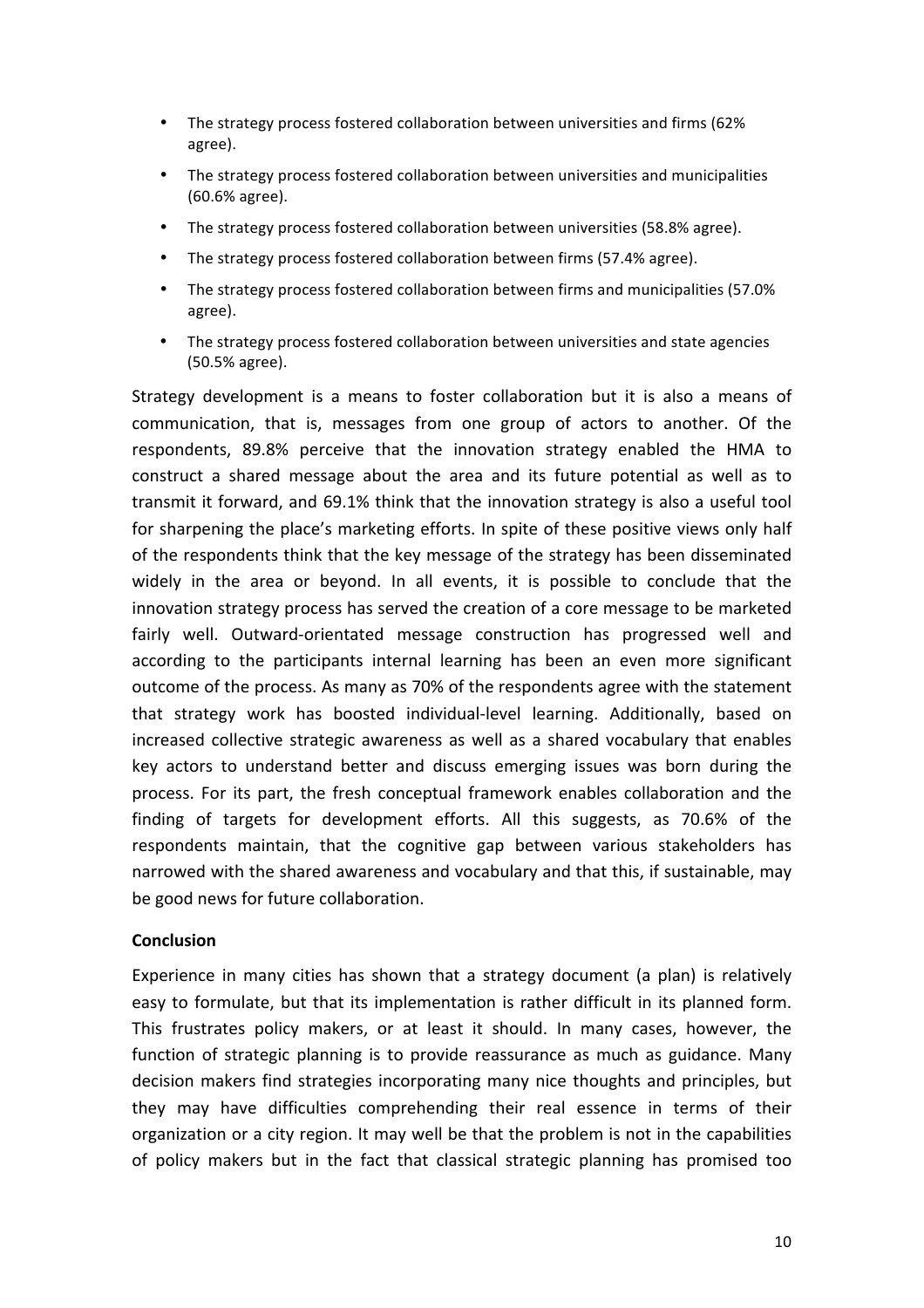much. For that reason, for some time now, there has been a move away from overly classical approaches towards a softer grip. As Morgan already stated some time ago, the managers of the future will have to learn to ride turbulent conditions by going with the flow, recognizing that they are always managing processes and the flux rather than stability defining the order of things (Morgan 1991, p. 291.) Morgan's future is today.

Strategy development for knowledge cities is an effort to adapt to major global developments as well as to seek futures, simultaneously. In knowledge city development, strategic planning is sometimes seen as direct guidance for various actors but also the intended strategy, the plan itself, can be seen as an arena of struggle, with different interests competing to determine its content, to determine the outcome of emergence. Here, shaping and organizing attention, formulating and reformulating problems and opportunities, addressing significance and leading perceptions, among other things, emerge as crucial. In a way, a 'local innovation strategy' is a sequence of choices made by many independent actors and a collective strategy process can be seen as a quest for strategic collaboration and awareness building. The question is about boosting collaboration by strengthening collective strategic awareness and finding natural touching points between the strategies of many organizations, but not about having one strategy for many actors. Strategy development is a many-sided tool that has at least the following direct and indirect direction-setting functions and roles in collective development efforts:

- A strategy may be a plan, in which a vision, strategies and adequate measures are presented in order to channel and direct the use of resources.
- The formal strategy process may provide actors with legitimite forums for collaboration.
- A strategy process may be a conscious effort to make sense together, to learn a common language and new concepts and to create shared lines of action and thought patterns and a way of seeing the development and the role of various actors in it. Therefore, strategy development is also about tools for rehearsing futures.
- The intended strategy may be a means of communication, that is, messages from one group of actors to another group.
- The strategy process may be a tool for making better sense of the ongoing open social discourse in a region from the point of view of global developments.

Classical strategic planning is rooted in scientific thinking, and if policy makers are locked in the too instrumental view and illusion of objectiveness of their activities, development practitioners will be left, as Forester (1993) states, 'all too often as frustrated Machiavellians, technicians, or rule-mongering bureaucrats'. We need to acknowledge that strategy development is also a tool in power games between key actors, a tool for stabilizing the power relations between them and/or a tool for excluding some of the actors, and a means to direct the attention of other players towards the front instead of real issues. Therefore, in the hands of skilful network